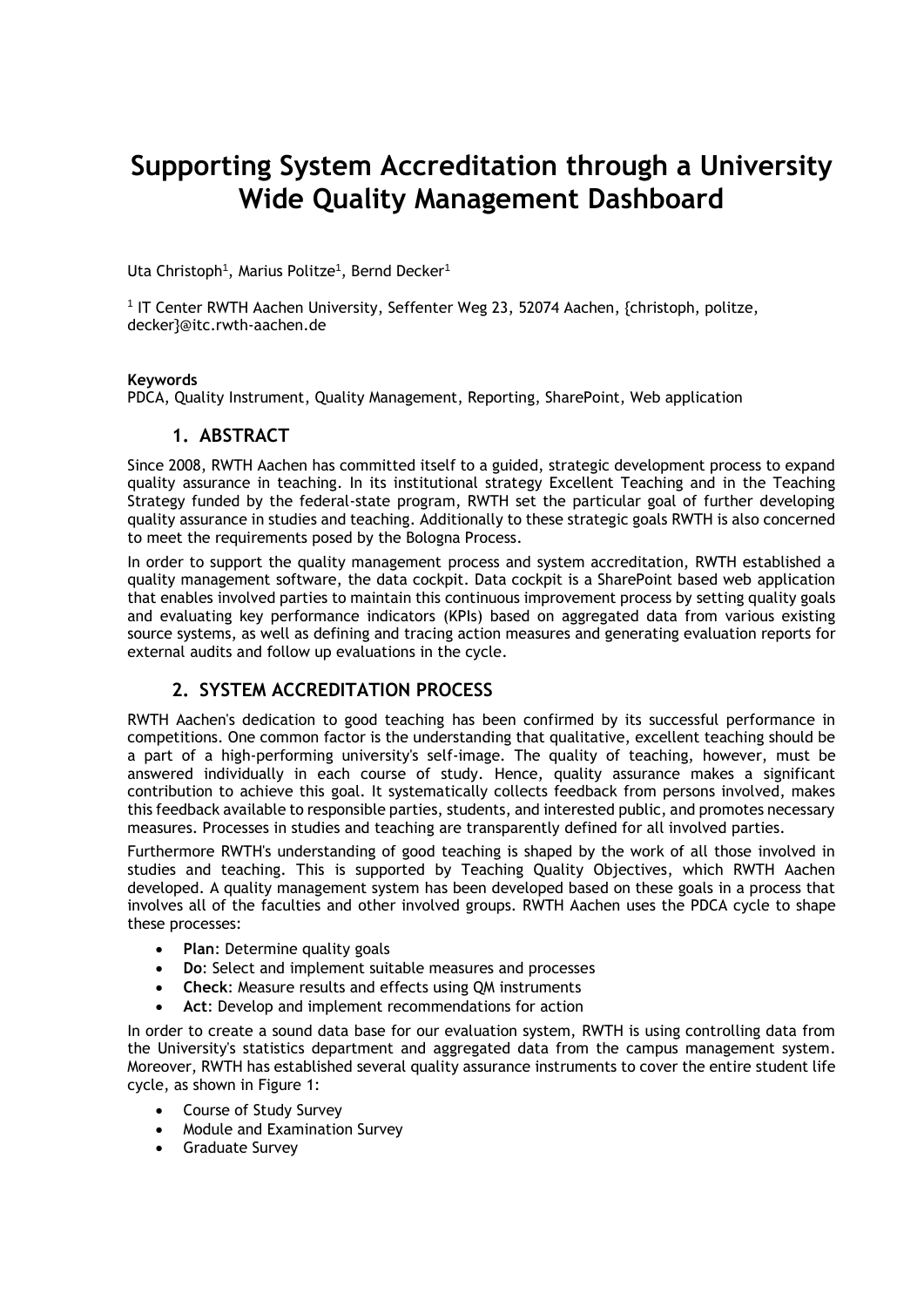- First-Year Student Survey
- Student Survey



**Figure 1:** Quality management process of RWTH Aachen University

## <span id="page-1-0"></span>**3. DATA COCKPIT: QUALITY MANAGEMENT DASHBOARD**

The data cockpit is a web application that supports the workflows within the quality management system. Therefore it aggregates report data from various source systems as shown in [Figure 2.](#page-1-1)



**Figure 2:** Aggregation levels of the quality management dashboard

<span id="page-1-1"></span>The original, often personal, data remains in the protected source systems of the source systems. Communication with these systems takes place exclusively via encrypted web services and HTTPSprotected connections (network border).

The relevant data for the individual reports are aggregated on the data cockpit database and only stored anonymously for few reports in which case-related data is required to support the multiple layers of parameterisation. From this data, it is not possible to draw conclusions about individual persons without additional information from the source systems themselves. Nevertheless, direct access to this database is only possible for administrators and users of the quality management system have only access to specific and highly aggregated reports via the data cockpit web application.

Access to the application is controlled via the university wide identity management system and is only available to authorized users. Users thus only have access to specific reports concerning their involvement in respective processes restricted by group memberships.

The reports made available are predefined evaluations which can additionally be restricted to specific study programmes, semesters, nationalities and student groups via parameterisation. The exact contents are documented in key figure profiles. Based on these reports and KPIs users can use data cockpit to set and trace their quality goals with their stakeholders.